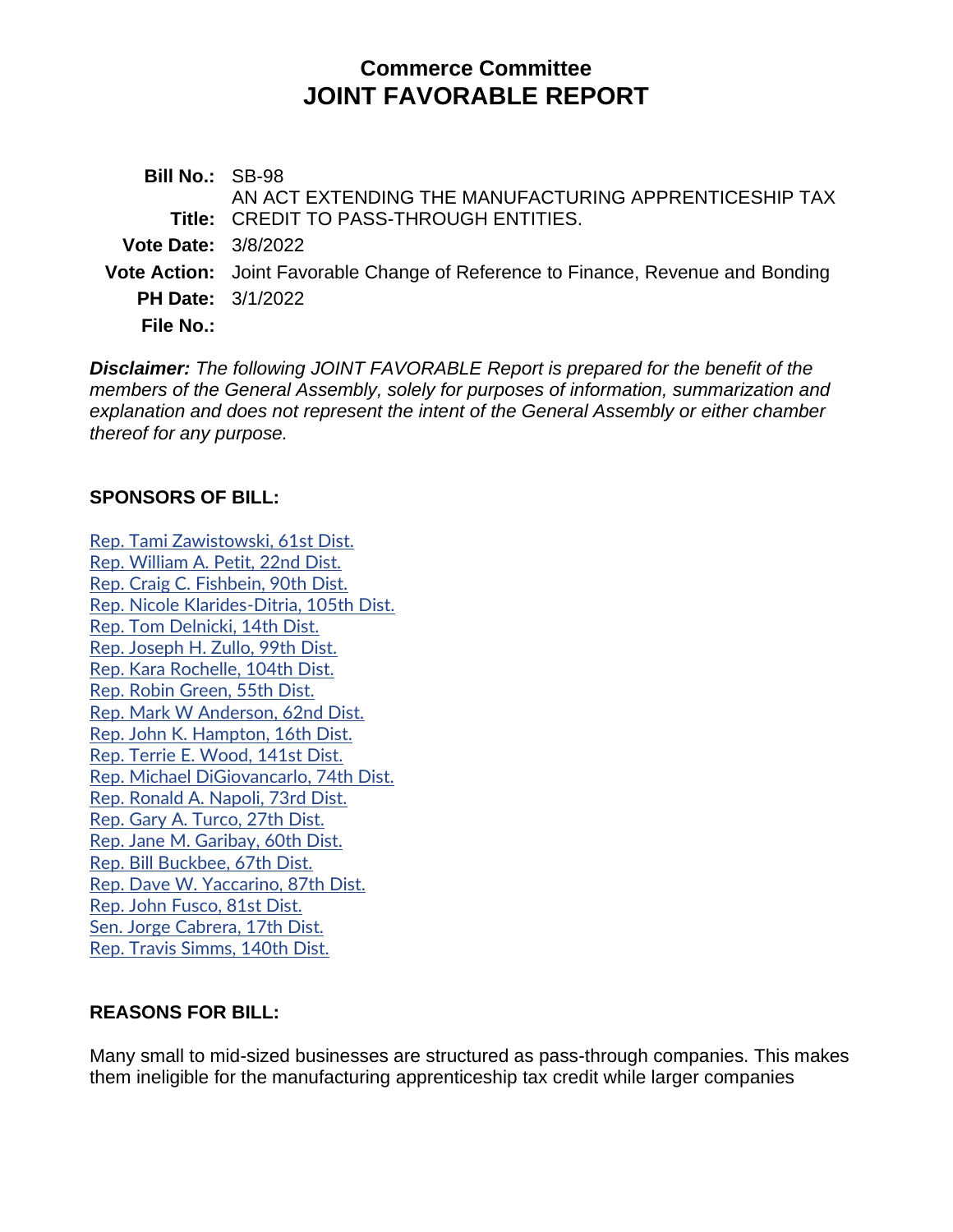typically are eligible. SB-98 would allow pass-through companies to take advantage of the manufacturing apprenticeship tax credit.

### **RESPONSE FROM ADMINISTRATION/AGENCY:**

None expressed.

## **NATURE AND SOURCES OF SUPPORT:**

**State Representative Tami Zawistowski:** Rep. Zawistowski views SB-98 as a way to "increase opportunities for apprentices as well as provide options to small businesses willing to train individuals." Rep. Zawistowski says this bill "would help facilitate fairer competition between small and large firms, by extending the same opportunities to each, and would help to increase the amount of skilled labor available for hire." She also says that for every job created in the manufacturing industry, three additional jobs will be created and that this tax credit would help create manufacturing jobs.

**Ed Hawthorne, President of Connecticut AFL-CIO**: Manufactures have been calling for the General Assembly "to do more to train workers for careers in manufacturing" due to concerns that a lack of training programs which may force manufactures to leave the state. SB-98 would help subsidize training. But AFL-CIO would like language to be added to SB-98 "to require all manufacturers who receive apprenticeship tax credits to pay their workers a living wage and provide meaningful benefits."

**House Republican Office:** The House Republican Office sites data from CBIA's 2021 Manufacturing Report saying, "41% of those surveyed said the main factor hampering growth in Connecticut was a shortage of skilled workers followed by burdensome business taxes." This tax credit would attempt to address both of those issues. The House Republican Office also references expenses related to apprenticeship programs such as drops in productivity from trained staff having to shift their focus from manufacturing to training.

**Ashely Zane, Government Affairs Associate, CBIA:** CBIA sites the Governor's Workforce Council strategic plan as stating 6,000 new manufacturing workers are projected to be needed due to retirements and new defense contracts. Expanding apprenticeship tax credit eligibility would give "smaller companies that have aging workforces the opportunity to offset the cost of training for new employees." CBIA continues arguing for the importance of supporting the manufacturing industry by stating that 3.4 additional jobs are create for every 1 job created in manufacturing, in 2020 manufacturing wages totaled \$15.4 billion and that for every \$1 spent on manufacturing, an additional \$2.79 in additional activity is generated.

Several additional speakers testified in favor of SB-98. They cited shortages in manufacturing workers due to a lack of investments in training, increasing number of manufacturing related contracts and the increasing number of manufacturing employees near retirement age. They also discussed the high cost of training new workers and how many small to mid-size manufacturing companies weren't eligible for the apprenticeship tax credit while larger businesses usually are, making it easier for larger businesses to train new employees in manufacturing.

- **Able Coil & Electronics, Inc.**
- **Centrix Inc.**